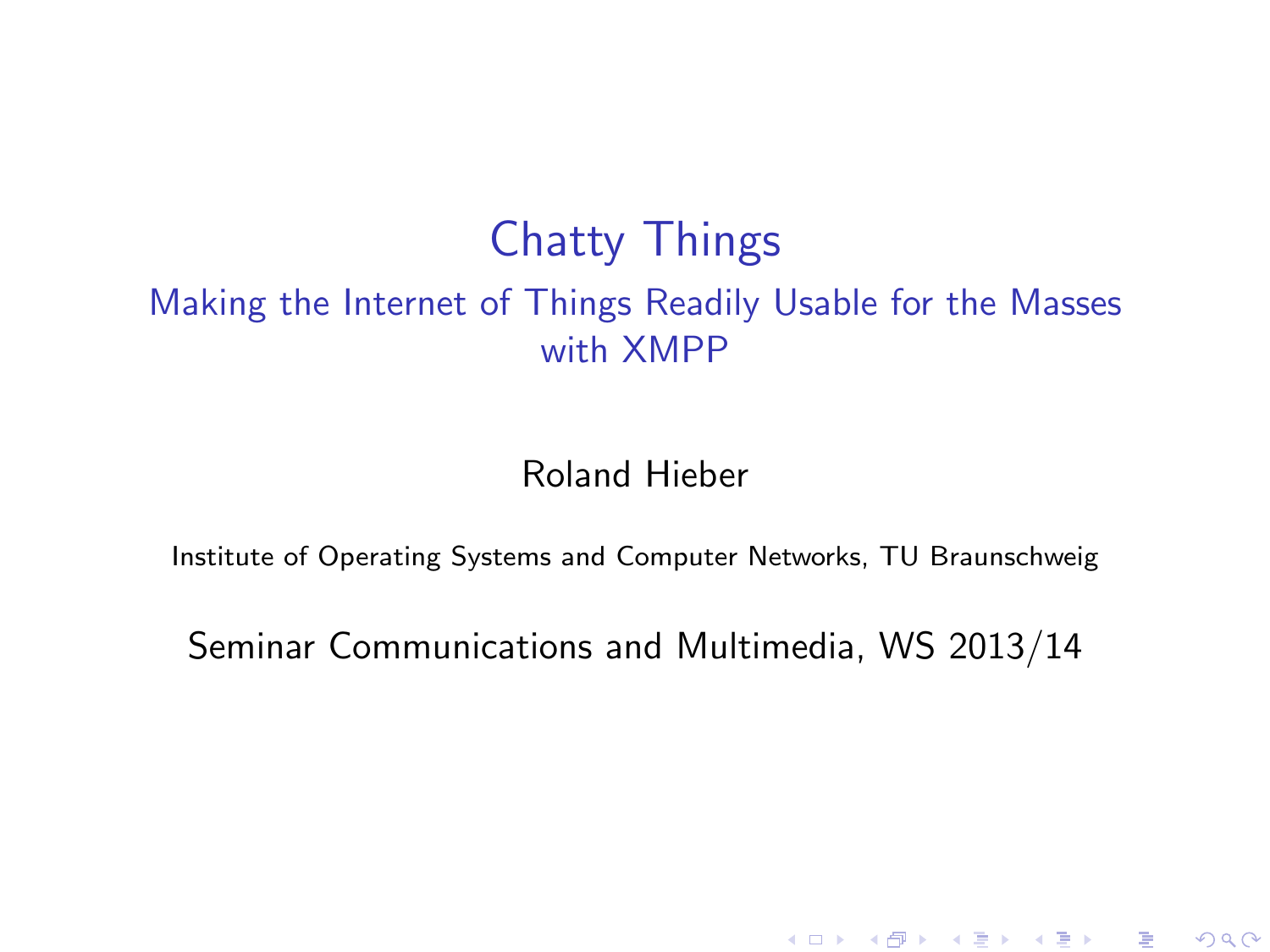### **Contents**

**[Motivation](#page-2-0)** 

[Technologies for Distributed Networking](#page-4-0)

[Chatty Things](#page-14-0)

[Related Approaches](#page-20-0)

[Conclusion](#page-24-0)

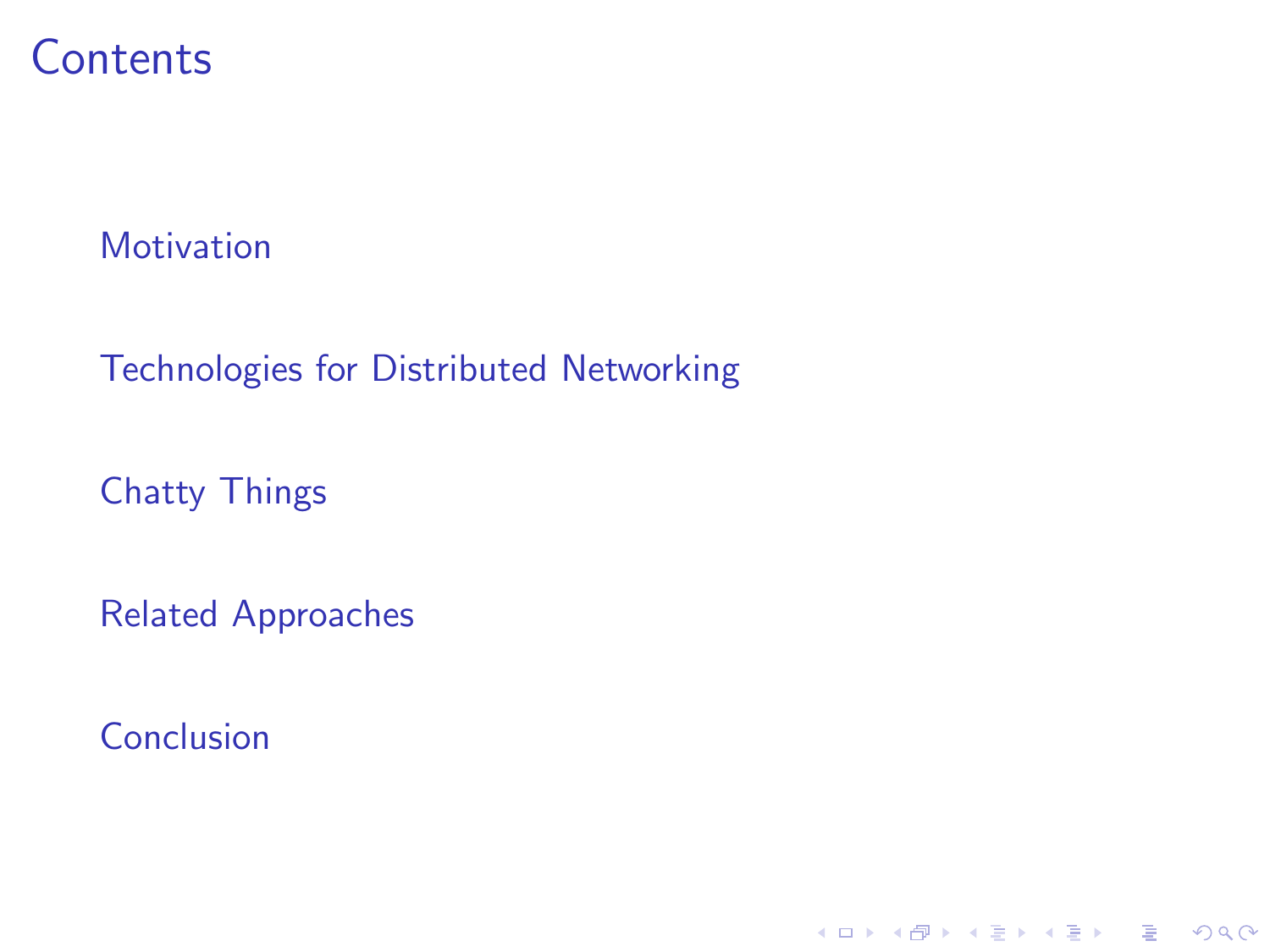### **Motivation**

#### The IoT Vision

- $\blacktriangleright$  plentitude of smart objects
- $\blacktriangleright$  interoperability between devices

K ロ ▶ K @ ▶ K 할 > K 할 > 1 할 > 1 이익어

<span id="page-2-0"></span> $\blacktriangleright$  easy accessibility for users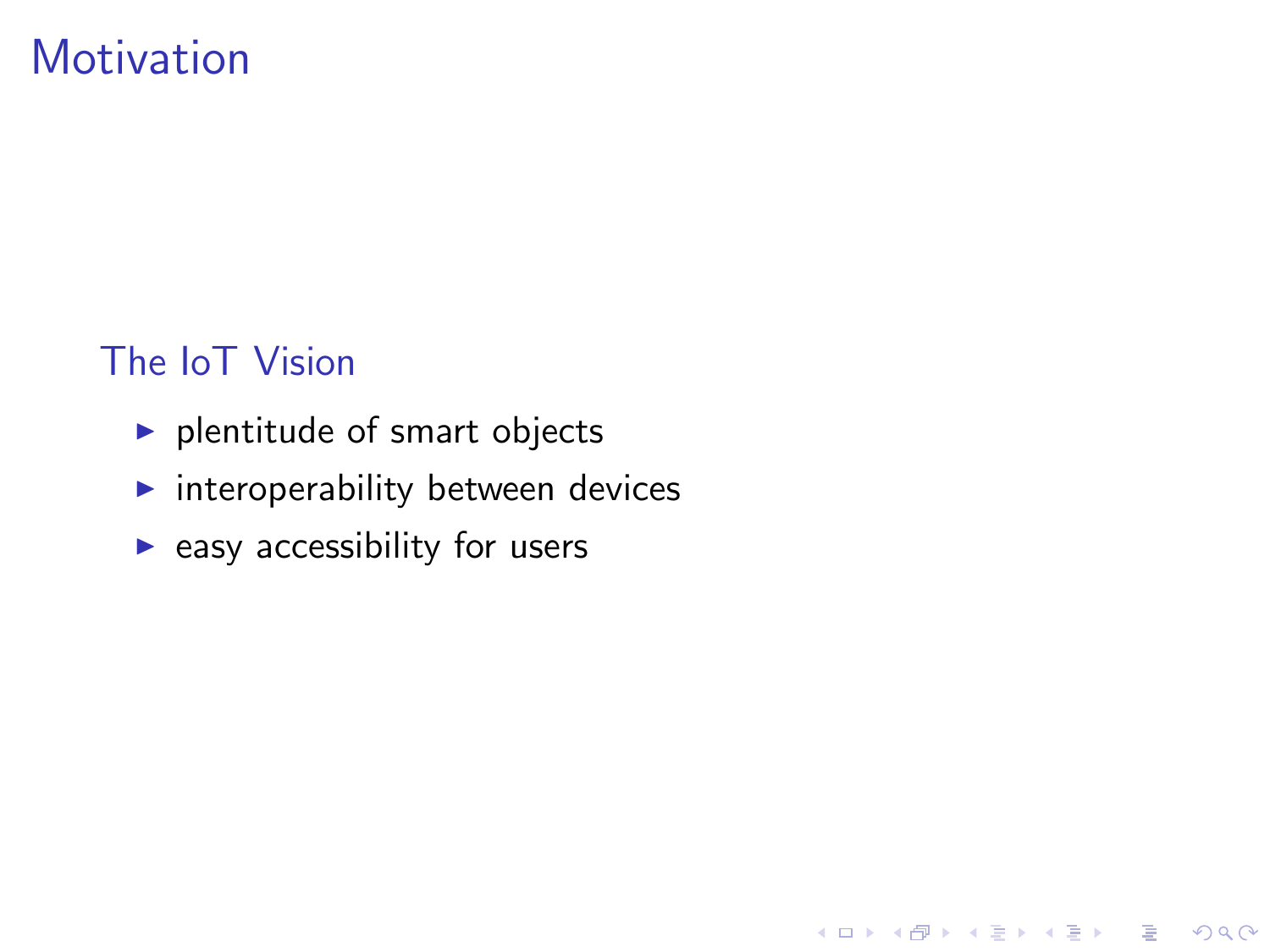### Motivation: Subgoals

But how do we. . .

- $\blacktriangleright$  configure our devices?
- $\blacktriangleright$  find other nodes to talk to?
- $\blacktriangleright$  talk to other nodes or users?
- $\blacktriangleright$  filter relevant information?

K ロ ▶ K @ ▶ K 할 > K 할 > 1 할 > 1 이익어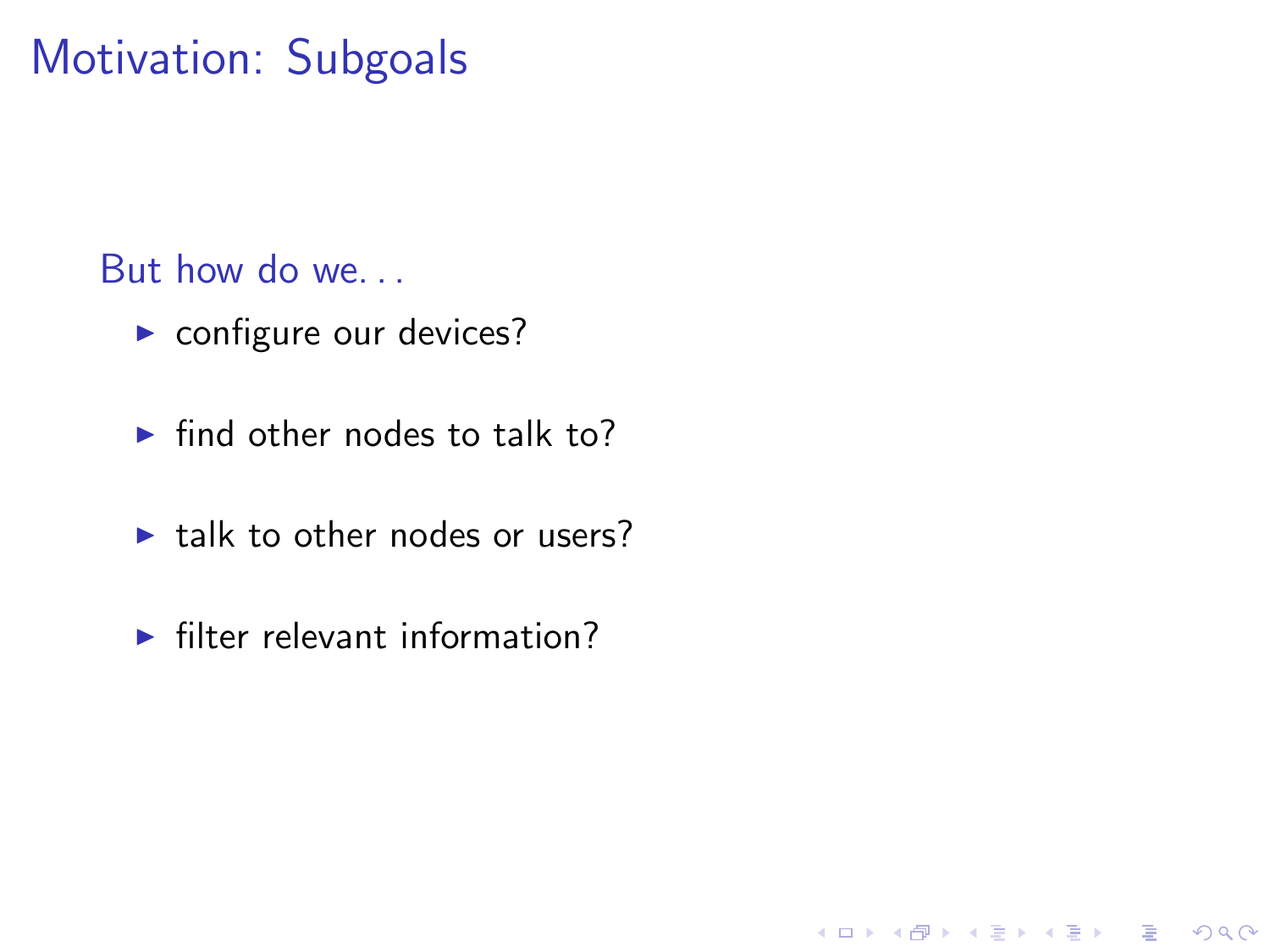### Address Allocation

IPv4 Link-Local Addessing ("APIPA", "Zeroconf", RFC 3927)

**KORK ERKER ADE YOUR** 

 $\blacktriangleright$  subnet 169.254.0.0/16

IPv6 Stateless Address Autoconfiguration (RFC 4862)

- $\triangleright$  subnet fe80::/64 (link-local)
- $\triangleright$  subnet fc00::/11 (unique-local, if configured)
- $\triangleright$  or global address (if configured)

Algorithm

- 1. choose (random) IP address in subnet
- 2. ask if anyone uses that address
- 3. if not, we're fine
- <span id="page-4-0"></span>4. else, retry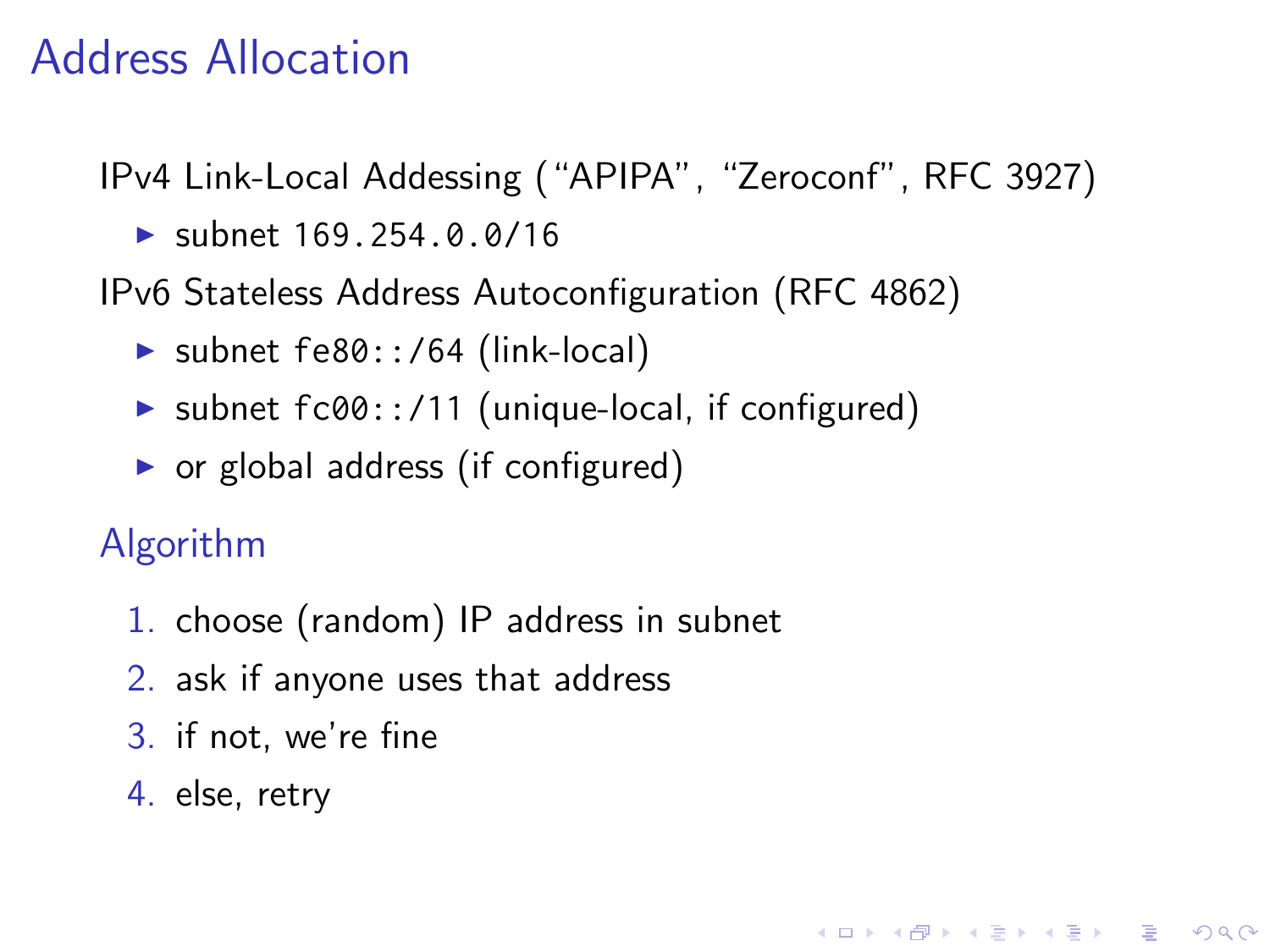### Motivation: Subgoals

But how do we. . .

- $\triangleright$  configure our devices?
	- $\sqrt{\phantom{a}}$  Link-Local Addressing, Stateless Address Autoconfiguration

K ロ ▶ K @ ▶ K 할 > K 할 > 1 할 > 1 이익어

- $\blacktriangleright$  find other nodes to talk to?
- $\blacktriangleright$  talk to other nodes or users?
- $\blacktriangleright$  filter relevant information?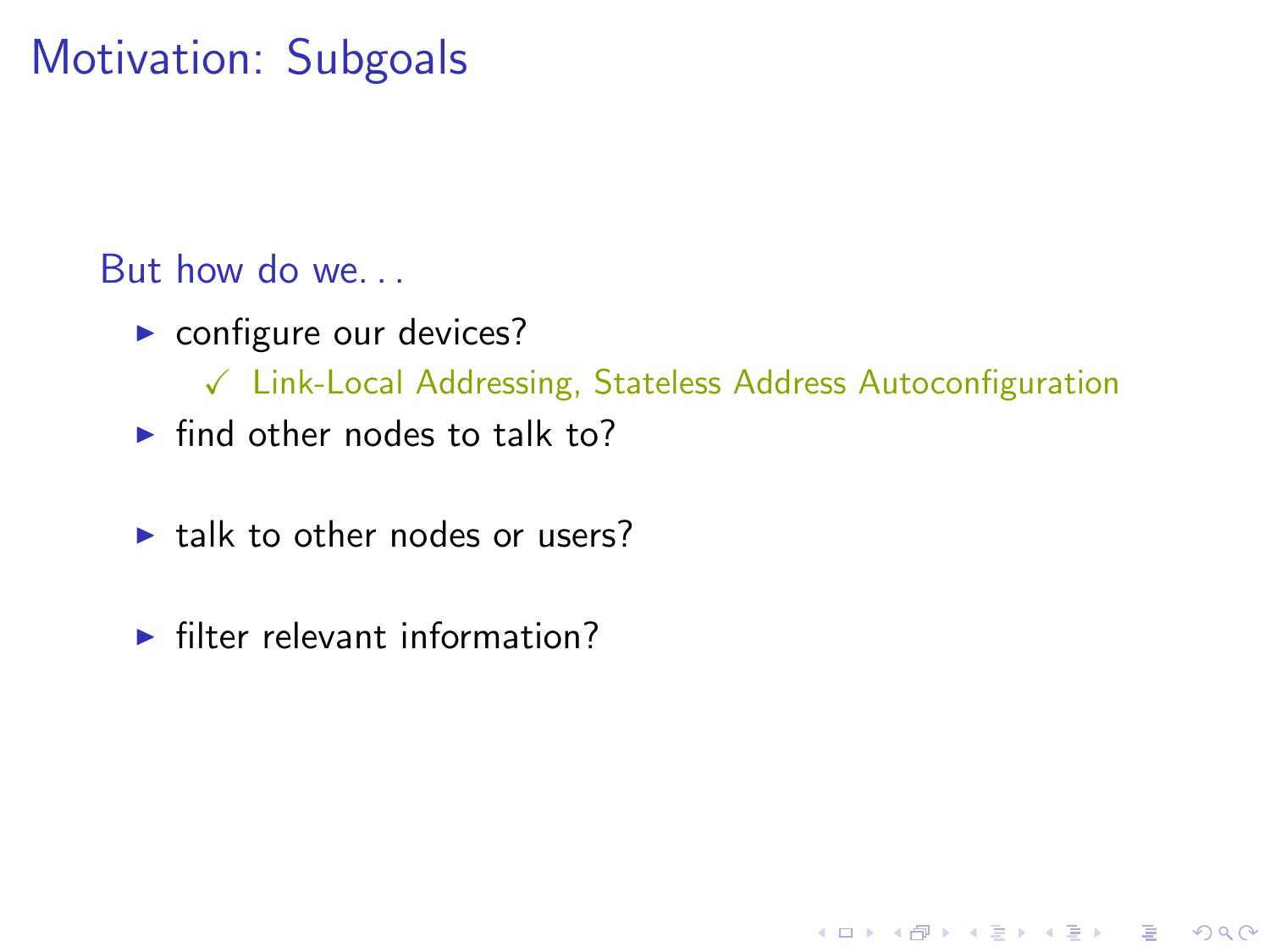### Multicast DNS (RFC 6762)

- $\blacktriangleright$  distributed DNS database
- uses multicast address 224.0.0.251 (IPv4) and  $ff02::fb$ (IPv6), UDP port 5353

**KORK ERKER ADE YOUR** 

- $\triangleright$  standard DNS packet format
- $\triangleright$  hosts announce their own resources
- $\triangleright$  hosts respond to queries if queried resource is known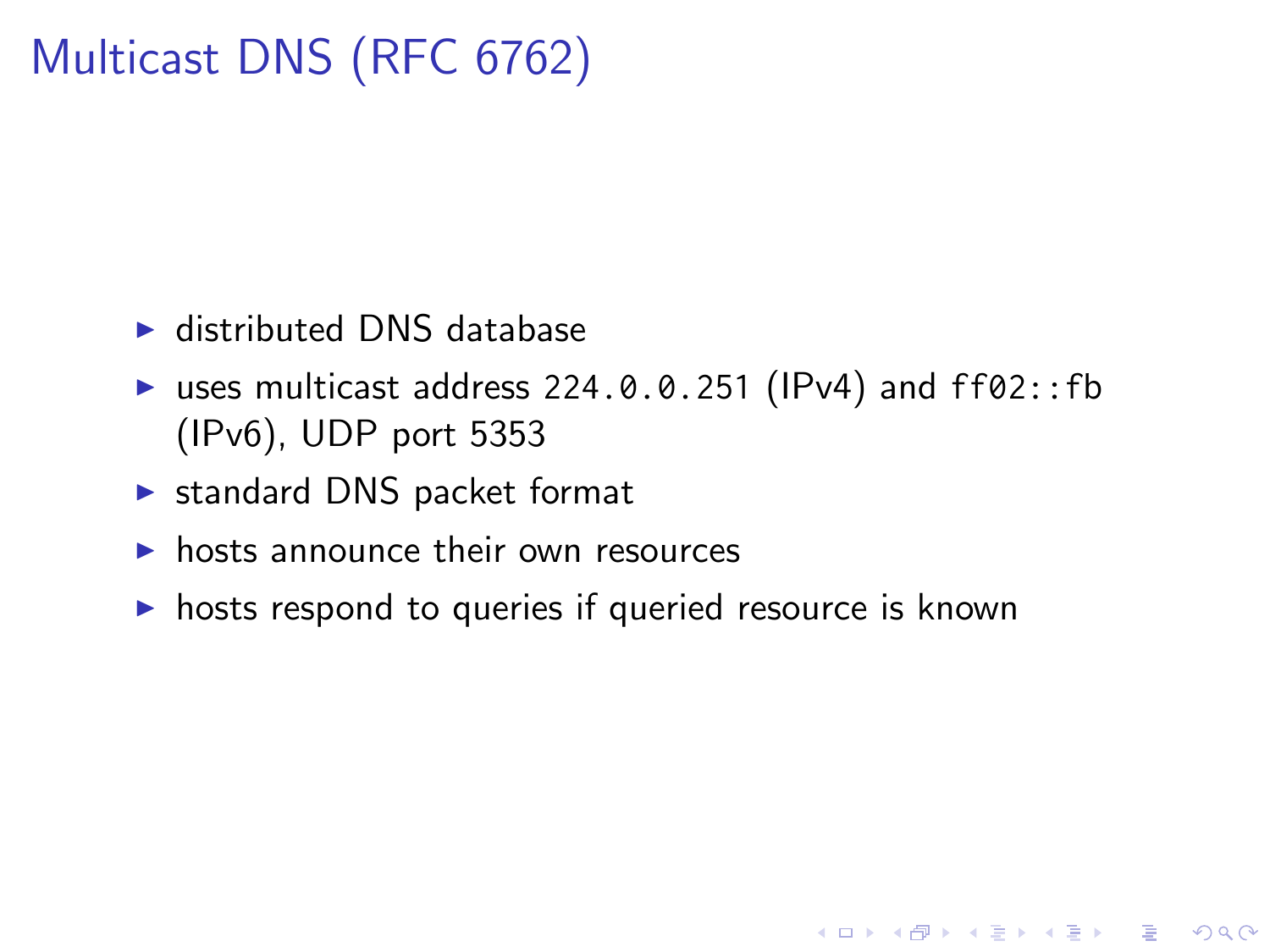## DNS-Based Service Discovery (RFC 6763)

Two-step process:

- 1. Service Instance Enumeration
	- $\triangleright$  query PTR records of form \_service. proto.domain

**KORK STRAIN A BAR SHOP** 

- $\triangleright$  results: instance names of form name. service. proto.domain
- 2. Service Instance Resolution
	- $\blacktriangleright$  query instance names as SRV records
	- $\triangleright$  result gives host name, port, priority, weight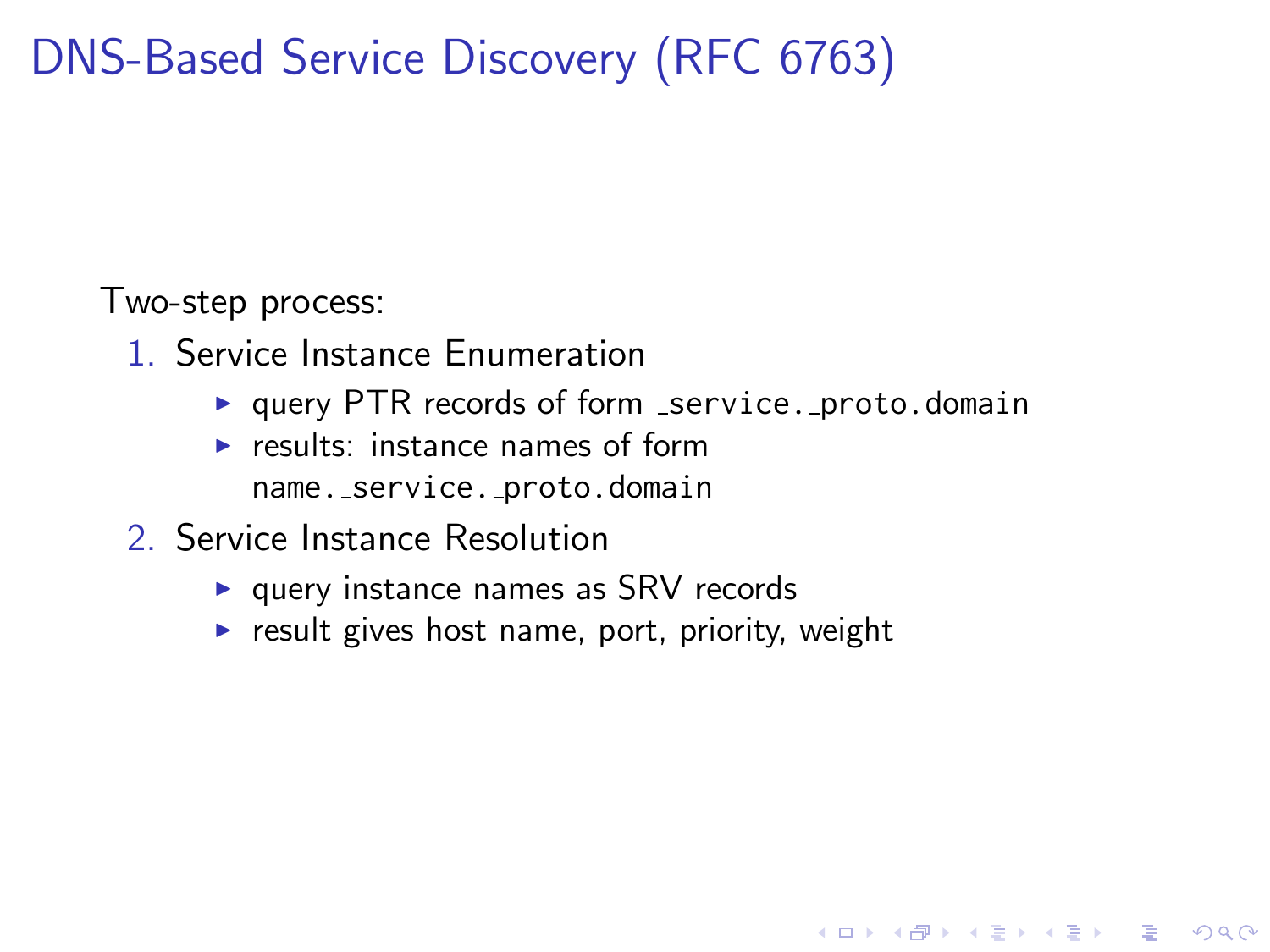### Example: mDNS + DNS-SD





**KORK STRAIN A BAR SHOP**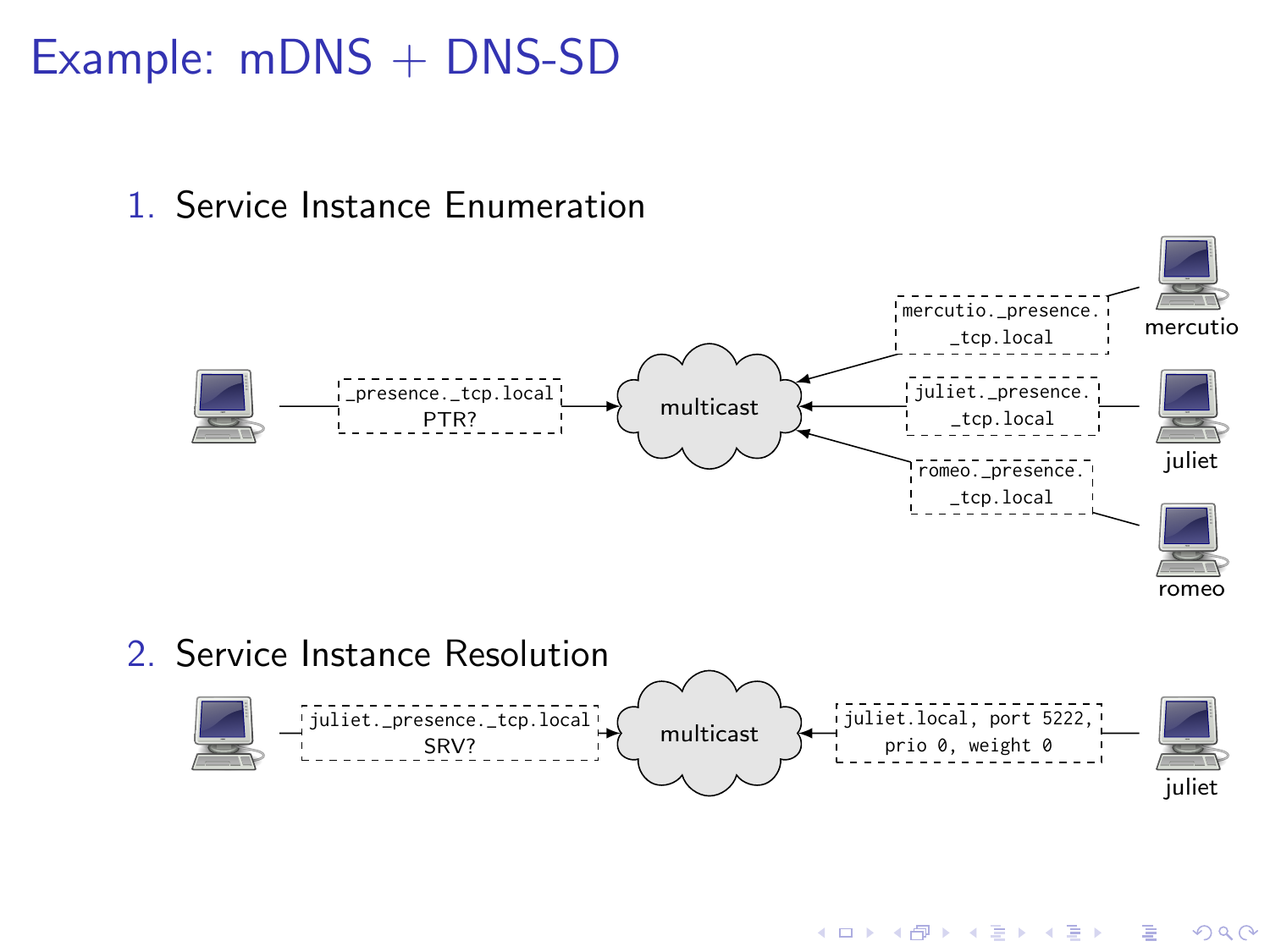### Motivation: Subgoals

But how do we. . .

- $\triangleright$  configure our devices?
	- $\checkmark$  Link-Local Addressing, Stateless Address Autoconfiguration

K ロ ▶ K @ ▶ K 할 > K 할 > 1 할 > 1 이익어

- $\blacktriangleright$  find other nodes to talk to?
	- $\checkmark$  DNS-SD + mDNS
- $\blacktriangleright$  talk to other nodes or users?
- $\blacktriangleright$  filter relevant information?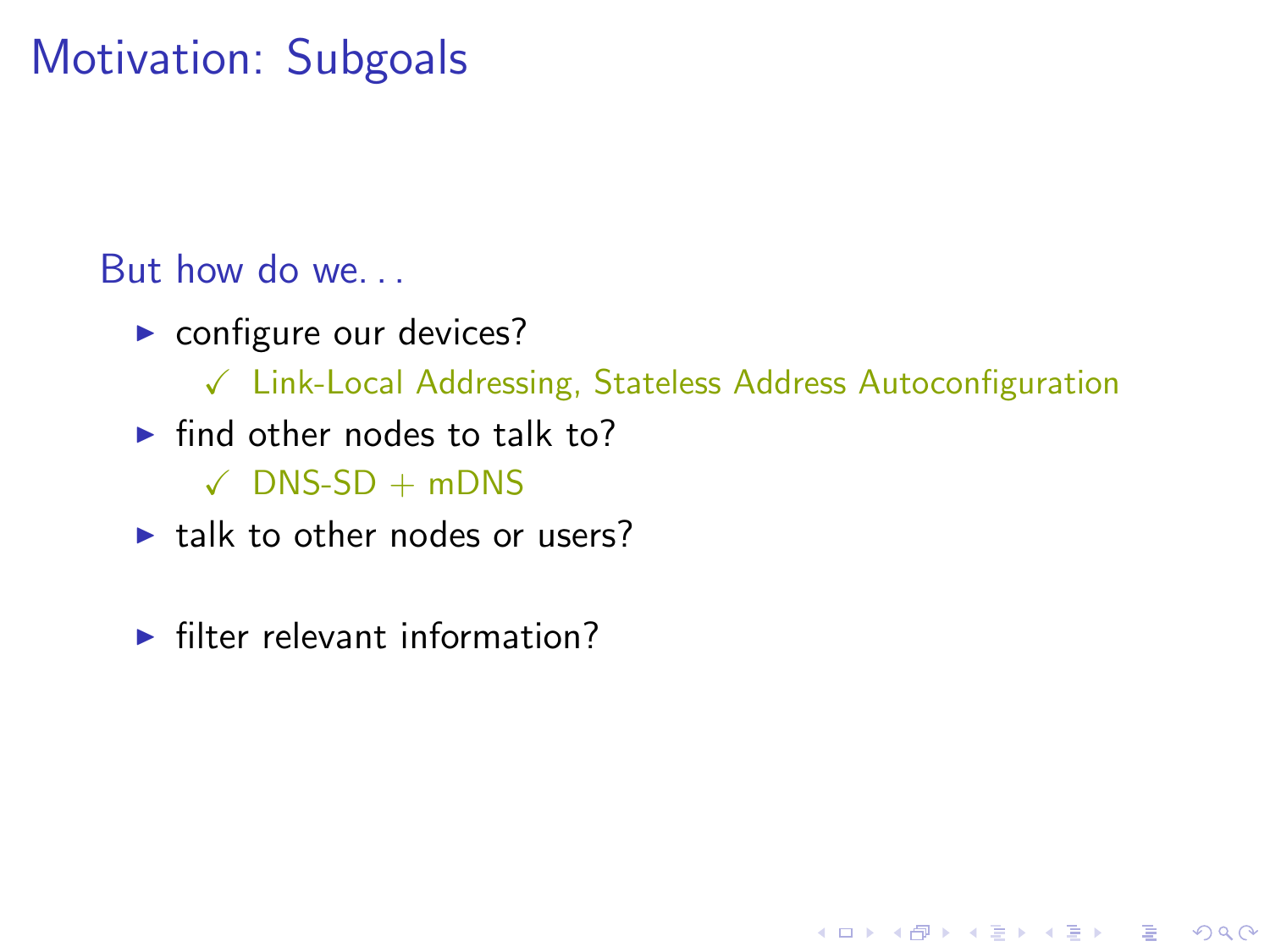# XMPP (RFC 6122)

#### Extensible Messaging and Presence Protocol

- $\triangleright$  XML-based
- $\blacktriangleright$  Federated architecture
	- $\triangleright$  modeled after  $F$ -Mail
- $\blacktriangleright$  publish-subscribe mechanism
- ▶ XMPP Extension Protocols (XEPs), e. g.
	- $\blacktriangleright$  Multi-User Chats
	- $\triangleright$  Serverless Messaging
	- recently, also XEPs for the IoT



**KORK STRAIN A BAR SHOP**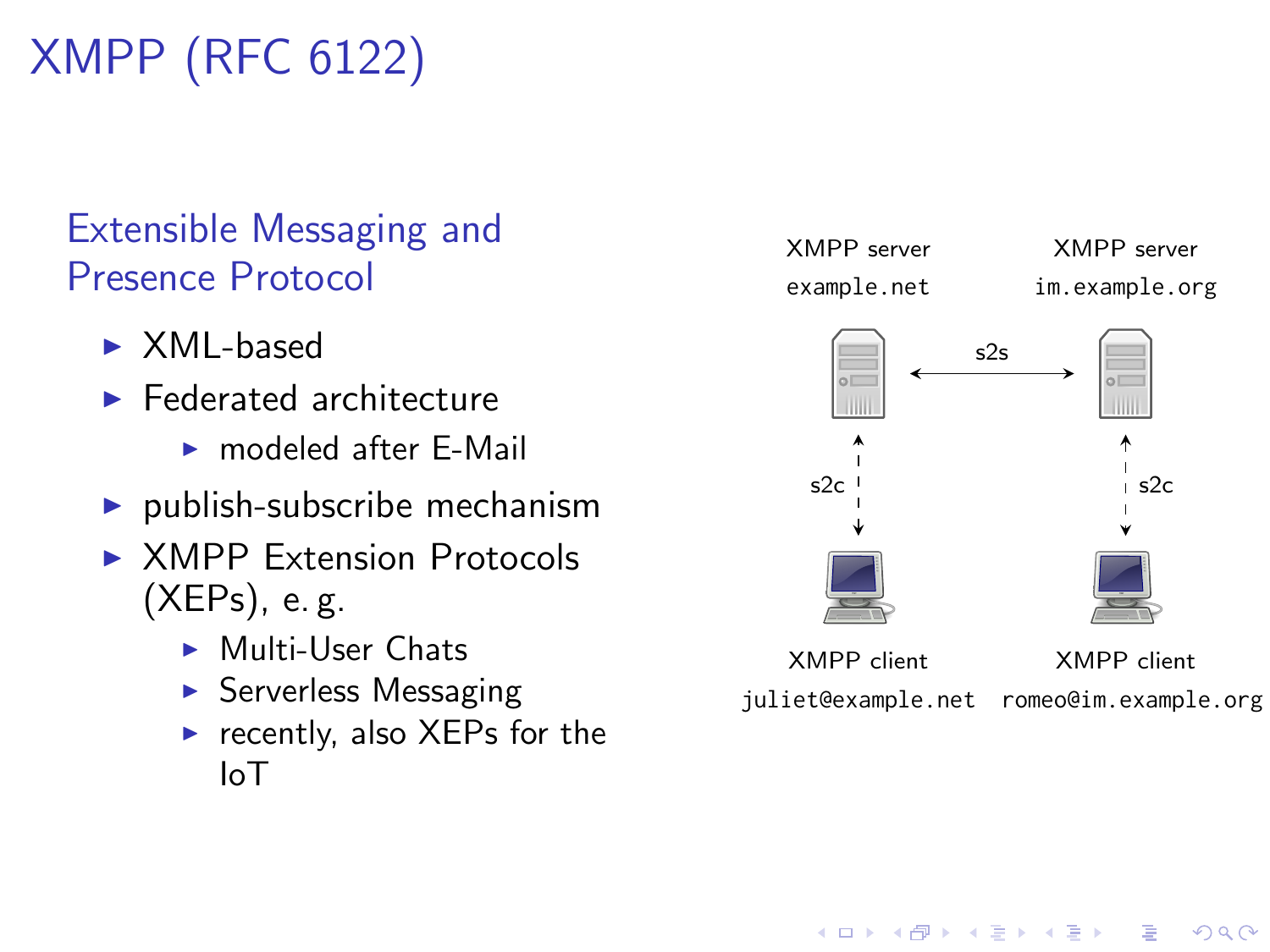## XMPP (RFC 6122)

#### Serverless XMPP (XEP-0174)

- $\blacktriangleright$  Clients communicate directly, no server needed
- $\blacktriangleright$  service discovery via mDNS/DNS-SD



 $\mathbf{E} = \mathbf{A} \oplus \mathbf{A} + \mathbf{A} \oplus \mathbf{A} + \mathbf{A} \oplus \mathbf{A} + \mathbf{A} \oplus \mathbf{A} + \mathbf{A} \oplus \mathbf{A} + \mathbf{A} \oplus \mathbf{A} + \mathbf{A} \oplus \mathbf{A} + \mathbf{A} \oplus \mathbf{A} + \mathbf{A} \oplus \mathbf{A} + \mathbf{A} \oplus \mathbf{A} + \mathbf{A} \oplus \mathbf{A} + \mathbf{A} \oplus \mathbf{A} + \mathbf{A} \oplus \mathbf{A} + \mathbf{A$ 

 $2990$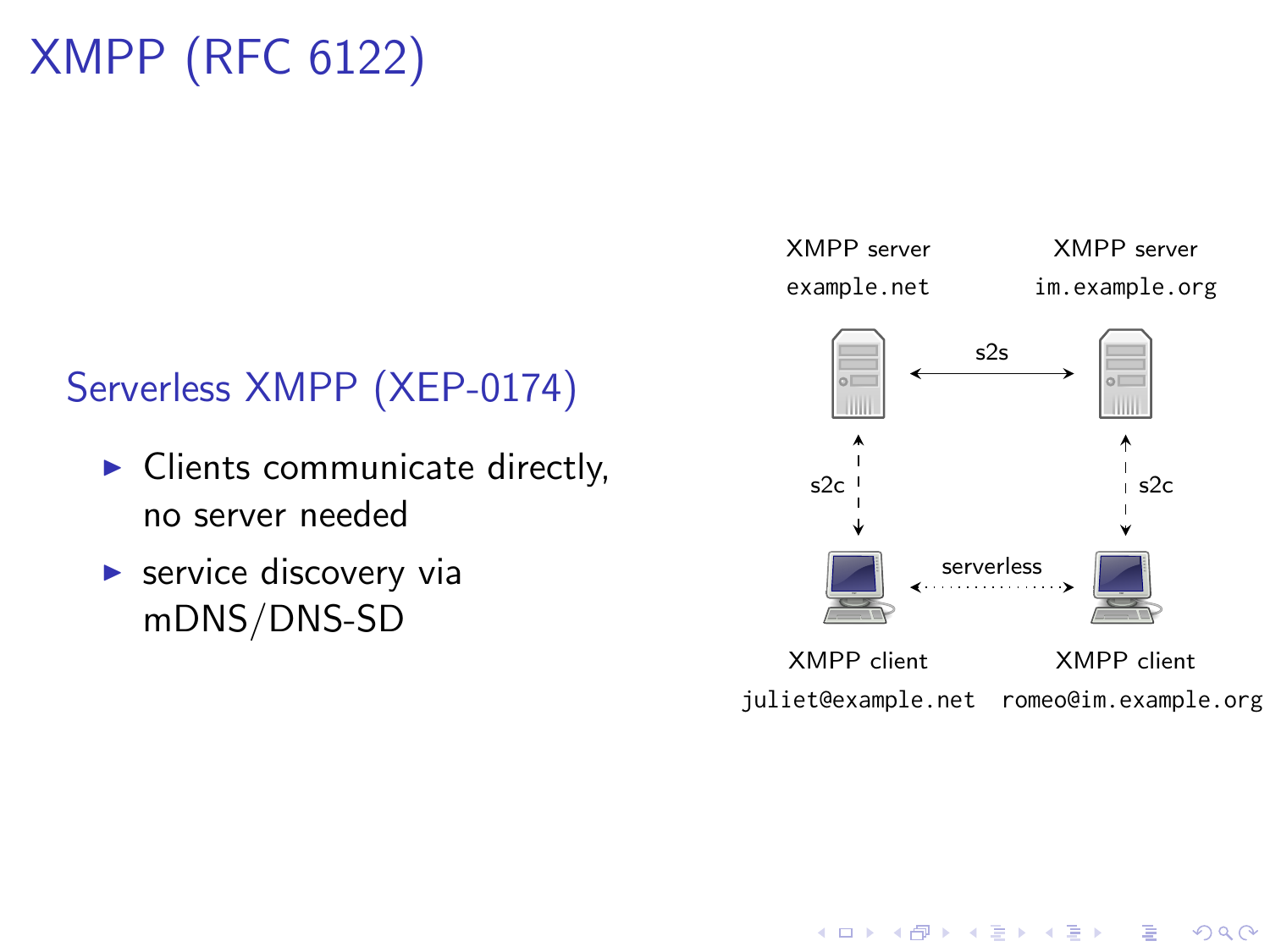## XMPP (RFC 6122)

XEPs for the Internet of Things

- $\triangleright$  XFP-0323 Sensor Data
	- $\blacktriangleright$  format for sensor data, query modes
- $\triangleright$  XEP-0324 Provisioning
	- $\triangleright$  defining access rights and user privileges
- $\triangleright$  XEP-0325 Control
	- **P** get/set control prameters on a (group of) sensor node(s)

**KORK ERKER ADE YOUR** 

- $\triangleright$  XEP-0326 Concentrators
	- $\triangleright$  implement proxies for a subnet of the WSN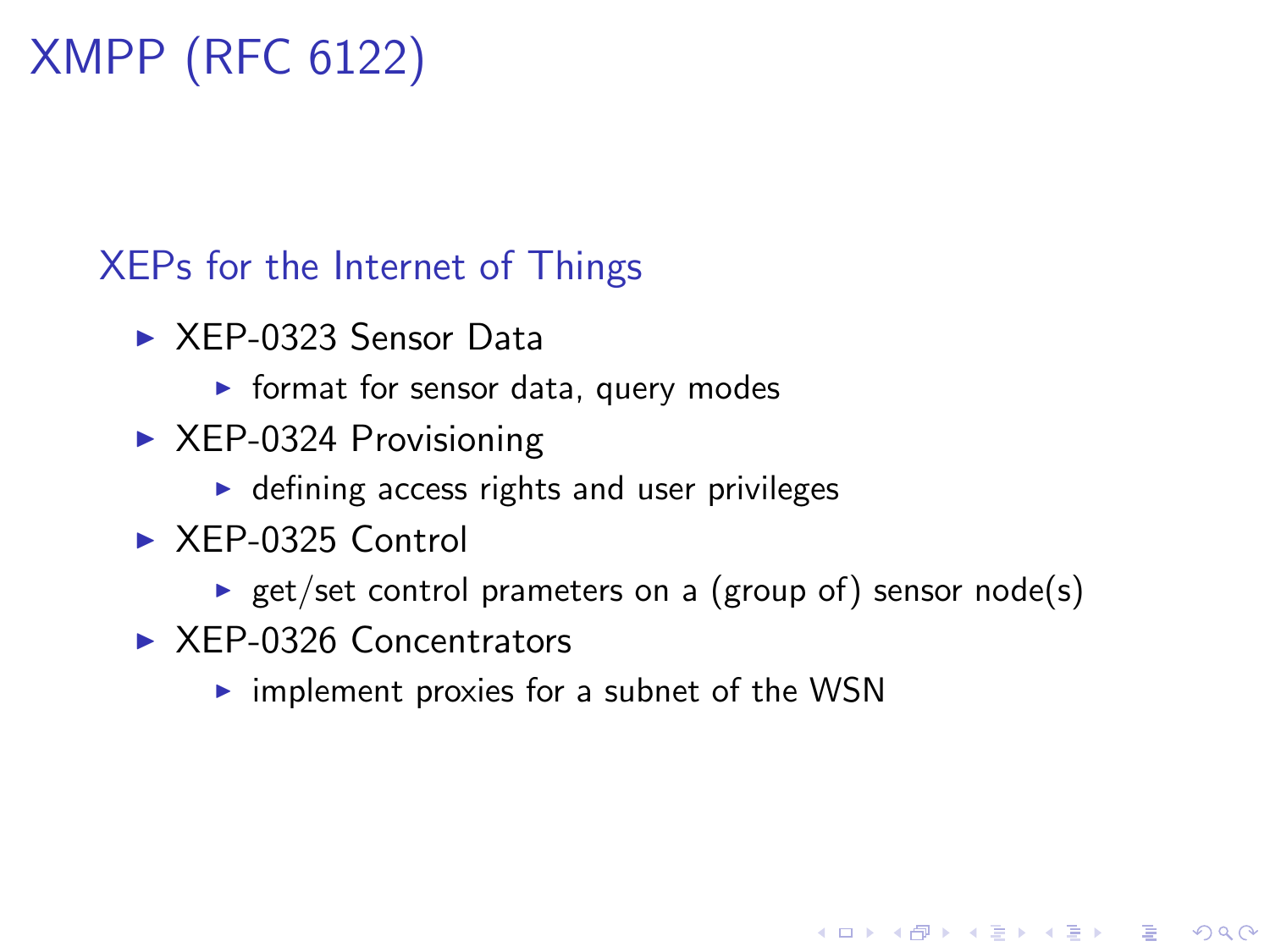### Motivation: Subgoals

But how do we. . .

- $\triangleright$  configure our devices?
	- $\sqrt{\phantom{a}}$  Link-Local Addressing, Stateless Address Autoconfiguration

**KORK ERKER ADE YOUR** 

- $\blacktriangleright$  find other nodes to talk to?
	- $\checkmark$  DNS-SD + mDNS
- $\blacktriangleright$  talk to other nodes or users?
	- $\sqrt{X}$  XMPP Serverless Messaging
- $\blacktriangleright$  filter relevant information?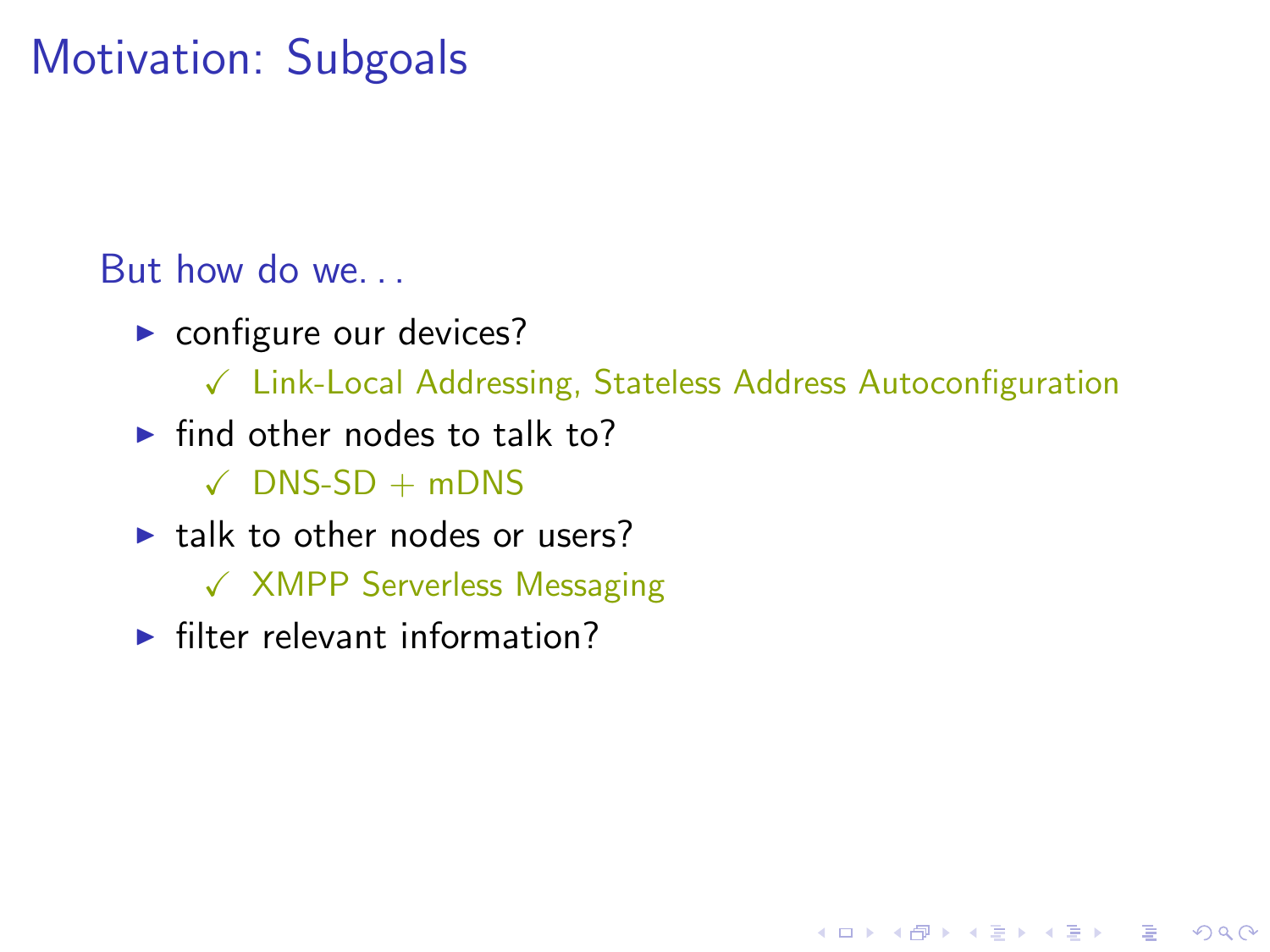### Chatty Things

- $\triangleright$  use serverless XMPP + mDNS + DNS-SD for communication
- $\triangleright$  interaction using a standard XMPP client
- $\blacktriangleright$  prevent information overflow
	- $\blacktriangleright$  "Traffic lights": status icon in roster represents threshold value

**KORK ERKER ADE YOUR** 

 $\triangleright$  Temporary Subscription for Presence (TSP)

#### Prototype

- $\blacktriangleright$  uBonjour for mDNS + DNS-SD
- $\blacktriangleright$  uXMPP for XMPP
- <span id="page-14-0"></span> $\triangleright$  12 kB of ROM, 0.6 kB of RAM with Contiki on MSP-430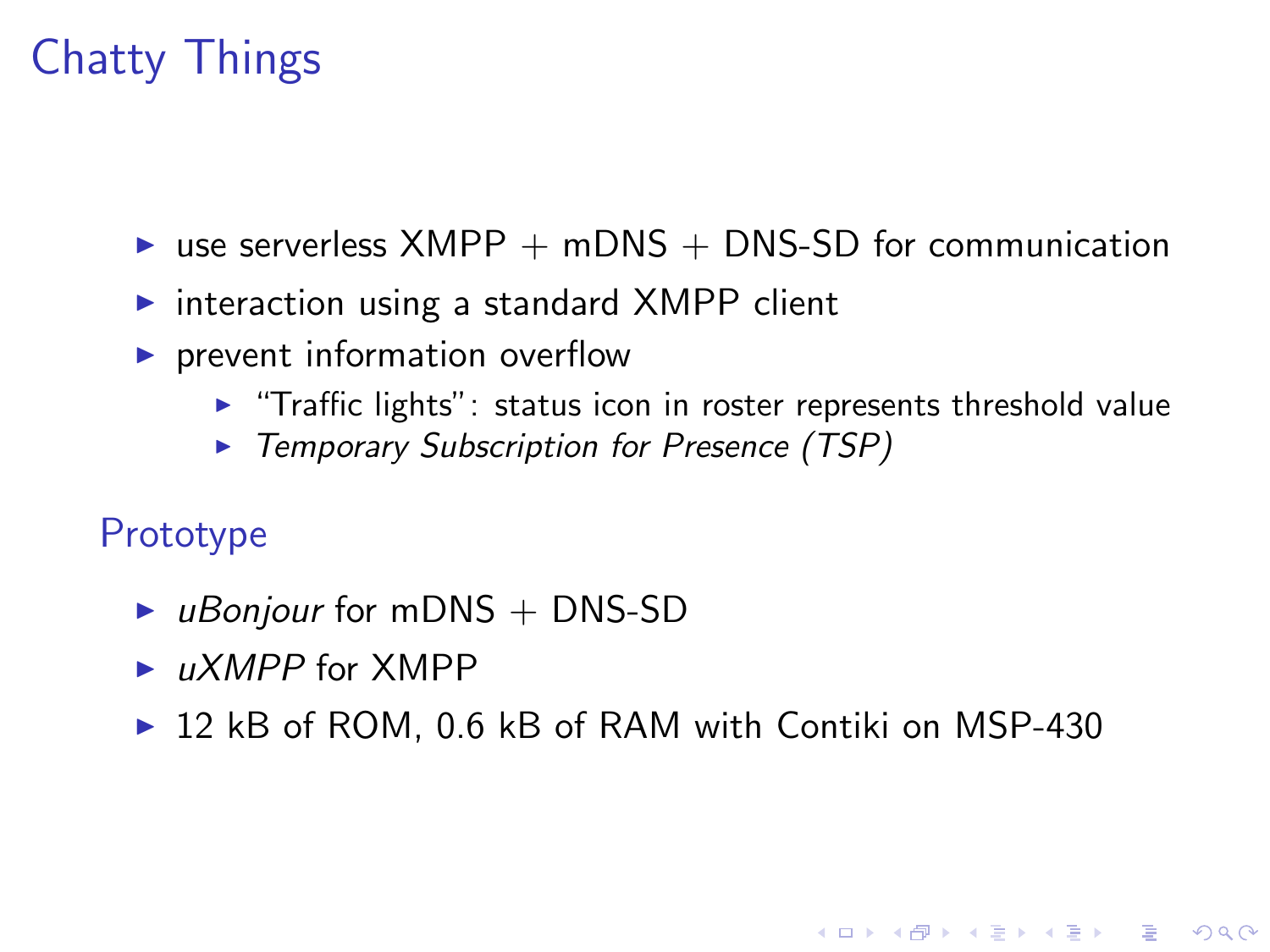### Temporary Subscription for Presence

#### Problem

- $\triangleright$  node must manually subscribe to get information
- $\triangleright$  users can move quickly out of the network
- $\blacktriangleright$  subscriptions become outdated
- $\triangleright$  renewing/canceling subscriptions needs bandwidth

**K ロ ▶ K @ ▶ K 할 X X 할 X → 할 X → 9 Q Q ^** 

 $\blacktriangleright$  data publishers also get updates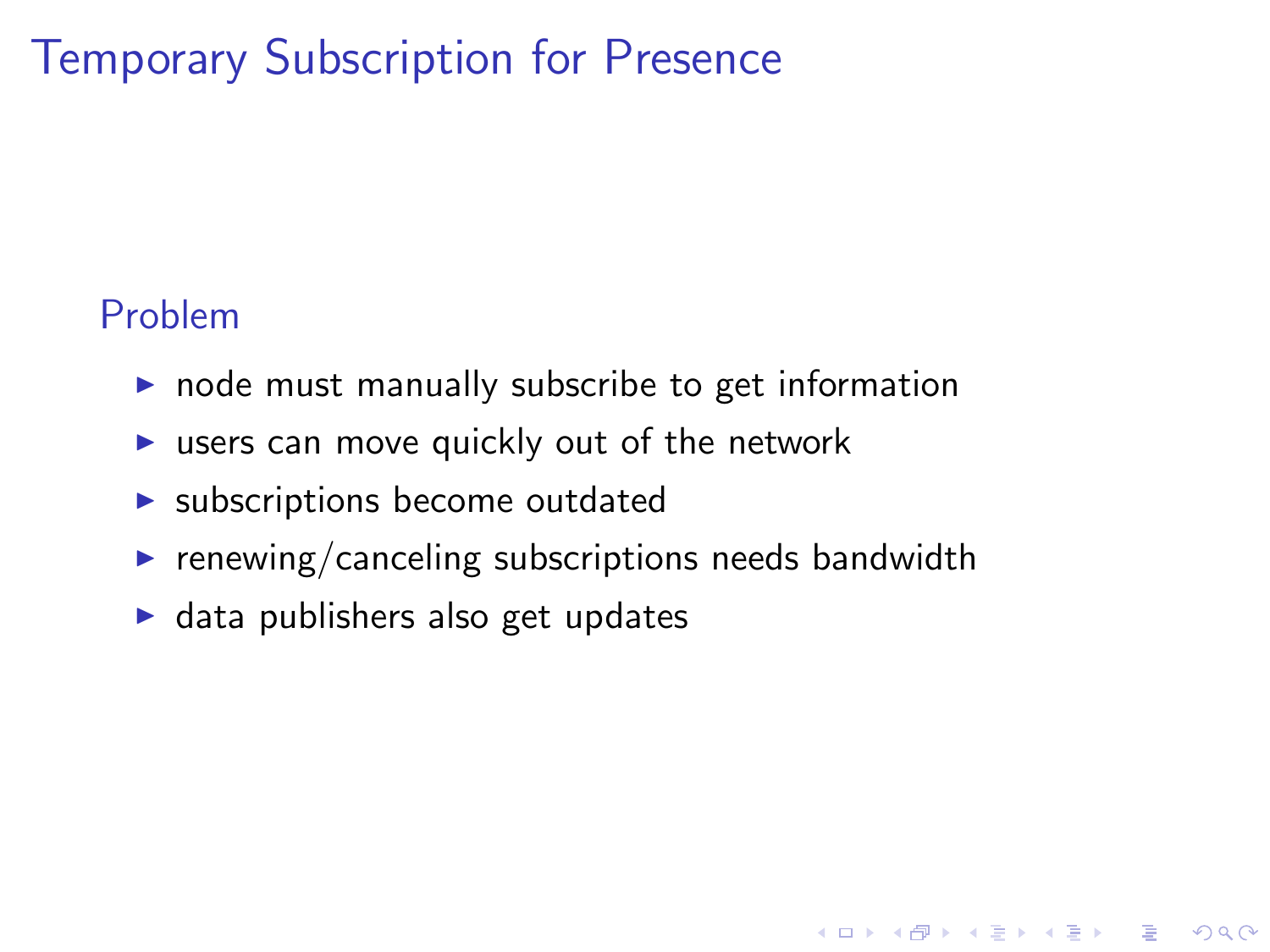### Temporary Subscription for Presence

#### Solution: Multi-User Chats

- $\triangleright$  create one chat room per topic
- $\triangleright$  users subscribe to information by entering the chat room
- $\triangleright$  server only sends information to nodes who want it
	- $\triangleright$  Chatty Things send a flag that they're uninterested

#### **Drawbacks**

- $\triangleright$  only works with central XMPP server
	- $\triangleright$  XEP-0045 is not (yet) specified for serverless XMPP

**KORK ERKER ADE YOUR** 

 $\triangleright$  XMPP server needs to handle TSP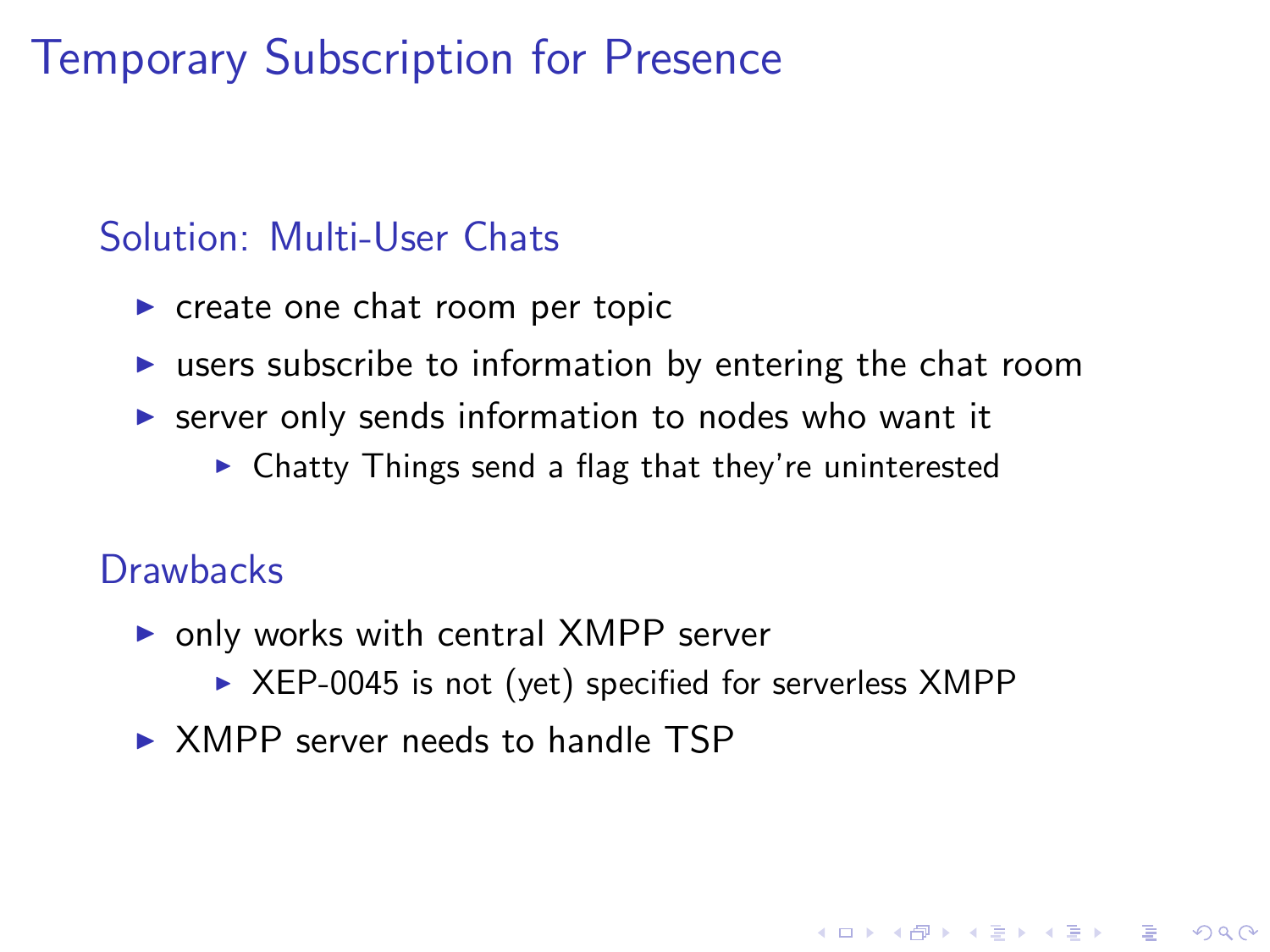### **Bootstrapping**

#### At Boot

- 1. activate uBonjour
- 2. try to discover a central XMPP server
	- ▶ DNS-SD: \_xmpp-client. \_tcp.local
- 3. if an XMPP server is discovered: Infrastructure mode
	- ▶ connect with ANONYMOUS login (XEP-0175)

**KORK STRAIN A BAR SHOP** 

- $\blacktriangleright$  join topic-based chats
- $\blacktriangleright$  deactivate uBonjour
- 4. if no server is found: Ad hoc mode
	- $\blacktriangleright$  activate serverless messaging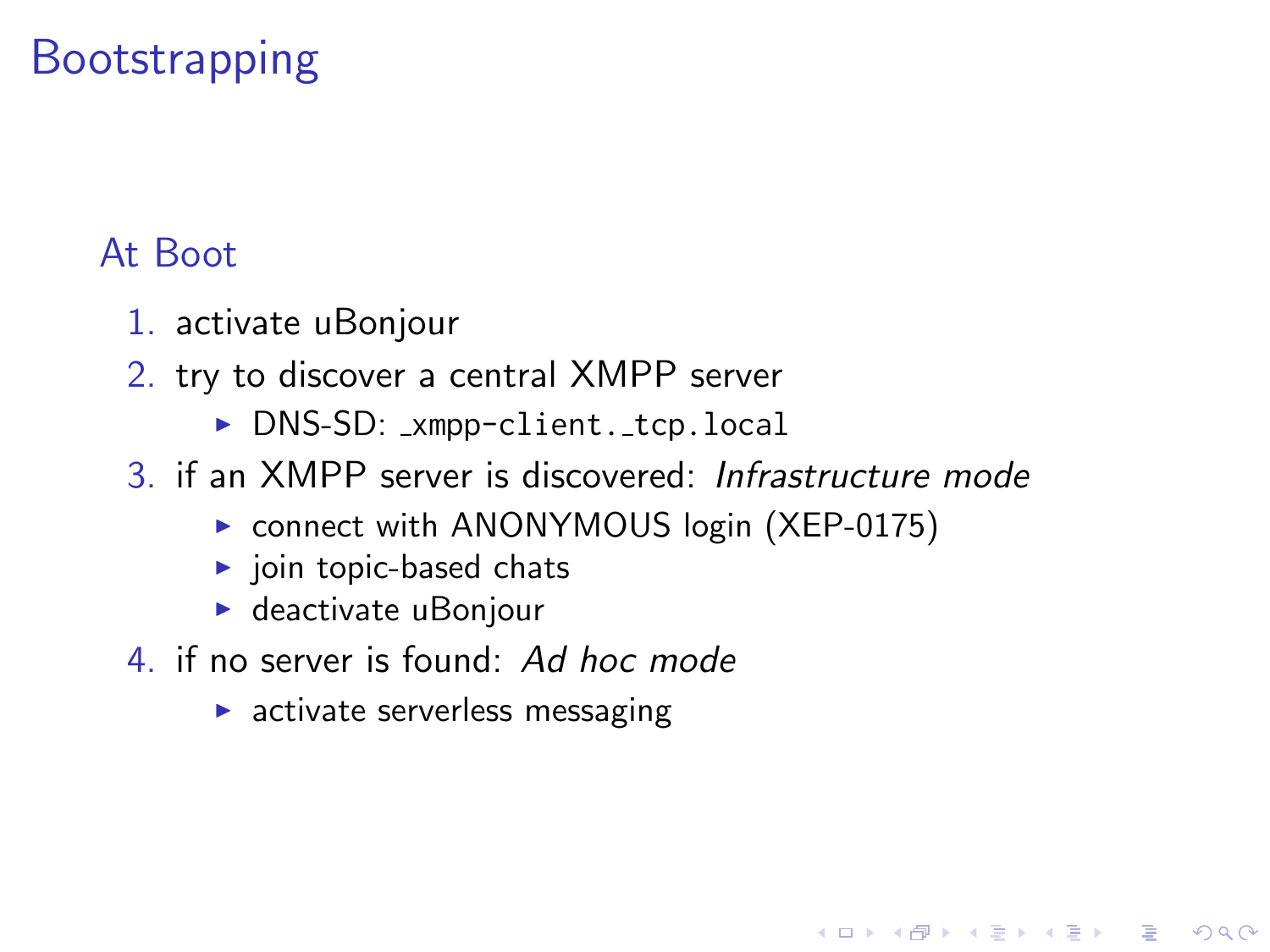### **Bootstrapping**

#### During Runtime

- $\blacktriangleright$  if server is lost, change to Ad hoc mode
- $\triangleright$  if new server is found in Ad hod mode, try changing to Infrastructure mode

K ロ ▶ K @ ▶ K 할 > K 할 > 1 할 > 1 이익어

 $\blacktriangleright$  if that fails, stay in Ad hoc mode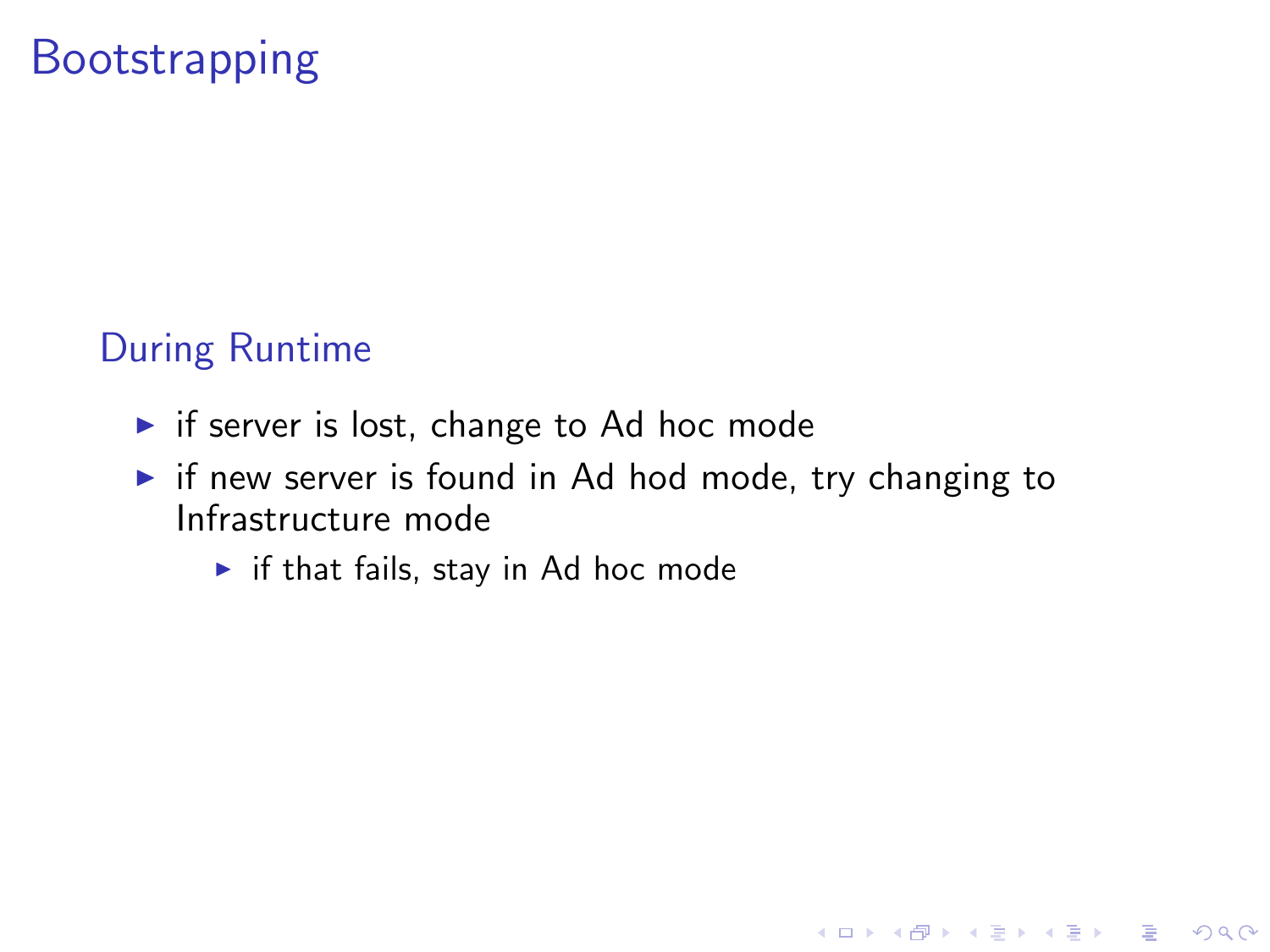### Motivation: Subgoals

But how do we. . .

- $\triangleright$  configure our devices?
	- $\sqrt{\phantom{a}}$  Link-Local Addressing, Stateless Address Autoconfiguration
- $\blacktriangleright$  find other nodes to talk to?
	- $\checkmark$  DNS-SD + mDNS
- $\blacktriangleright$  talk to other nodes or users?
	- X XMPP Serverless Messaging
- $\blacktriangleright$  filter relevant information?
	- X "Traffic Lights", Temporary Subscription for Presence

**KORK ERKER ADE YOUR**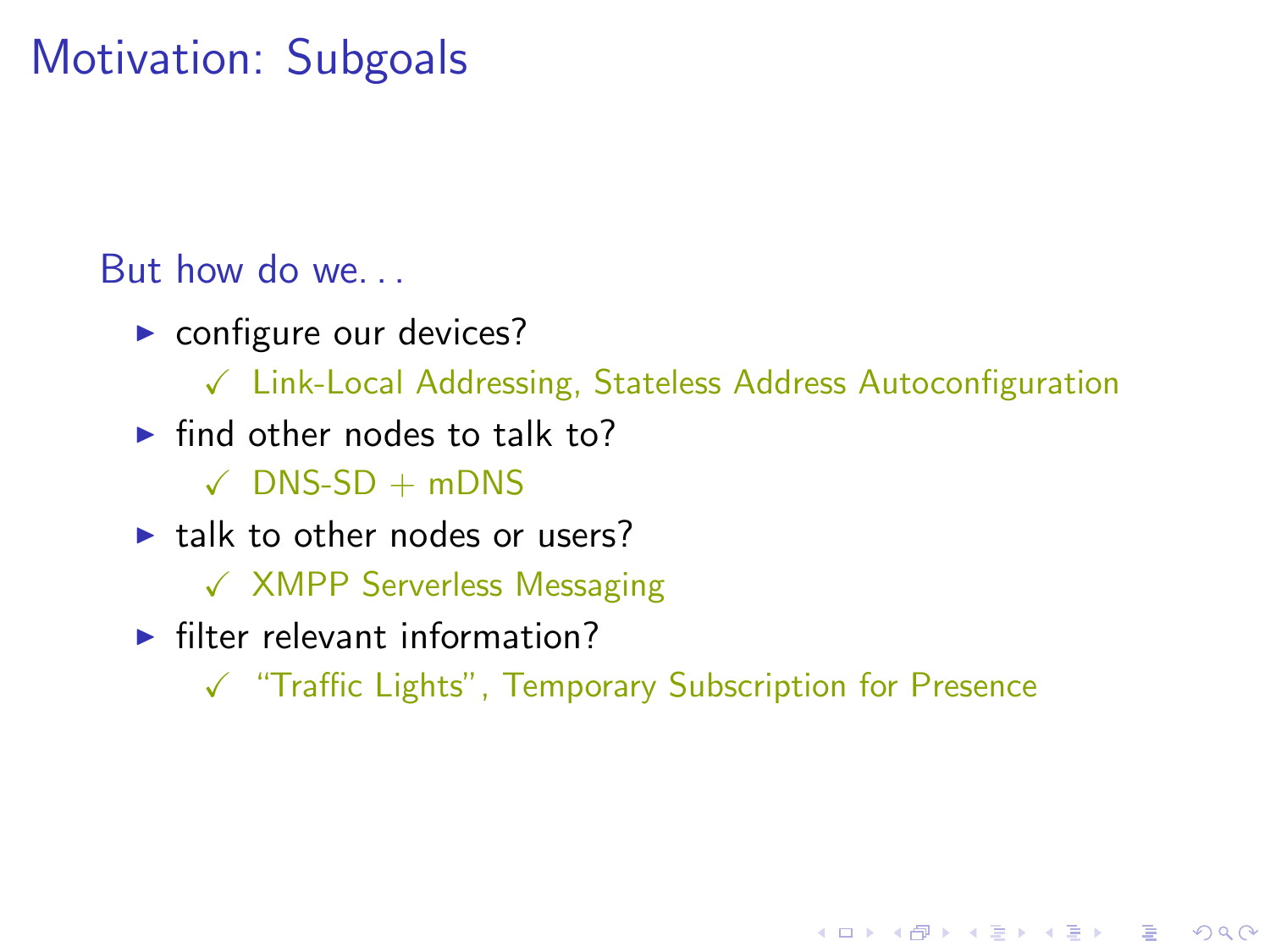### Chatty Things

<span id="page-20-0"></span>

| Feature                      | Chatty Things |  |
|------------------------------|---------------|--|
| application gateways         |               |  |
| usable with standard clients | yes           |  |
| discovery support            | yes           |  |
| IPv6/6LoWPAN ready           | yes           |  |
| asynchronous messages        | yes           |  |
| protocol overhead            | moderate      |  |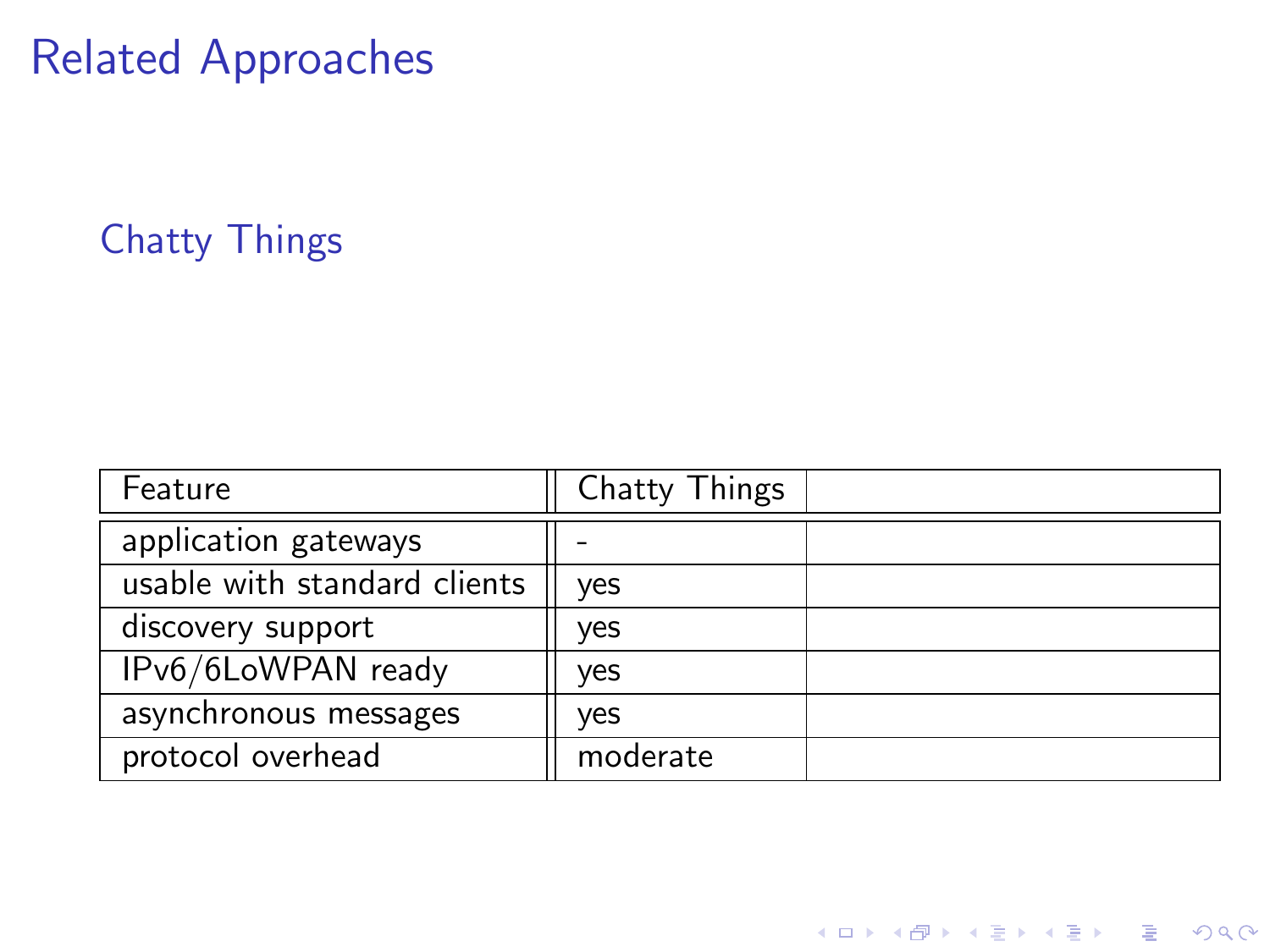#### Constrained Application Protocol (CoAP)

- $\triangleright$  binary mapping to HTTP
- $\triangleright$  UDP with confirmation and congestion control

| Feature                      | Chatty Things | CoAP |  |
|------------------------------|---------------|------|--|
| application gateways         |               | yes  |  |
| usable with standard clients | yes           |      |  |
| discovery support            | yes           | yes  |  |
| IPv6/6LoWPAN ready           | yes           | yes  |  |
| asynchronous messages        | yes           | yes  |  |
| protocol overhead            | moderate      | low  |  |

K ロ ▶ K @ ▶ K 할 > K 할 > 1 할 > 1 이익어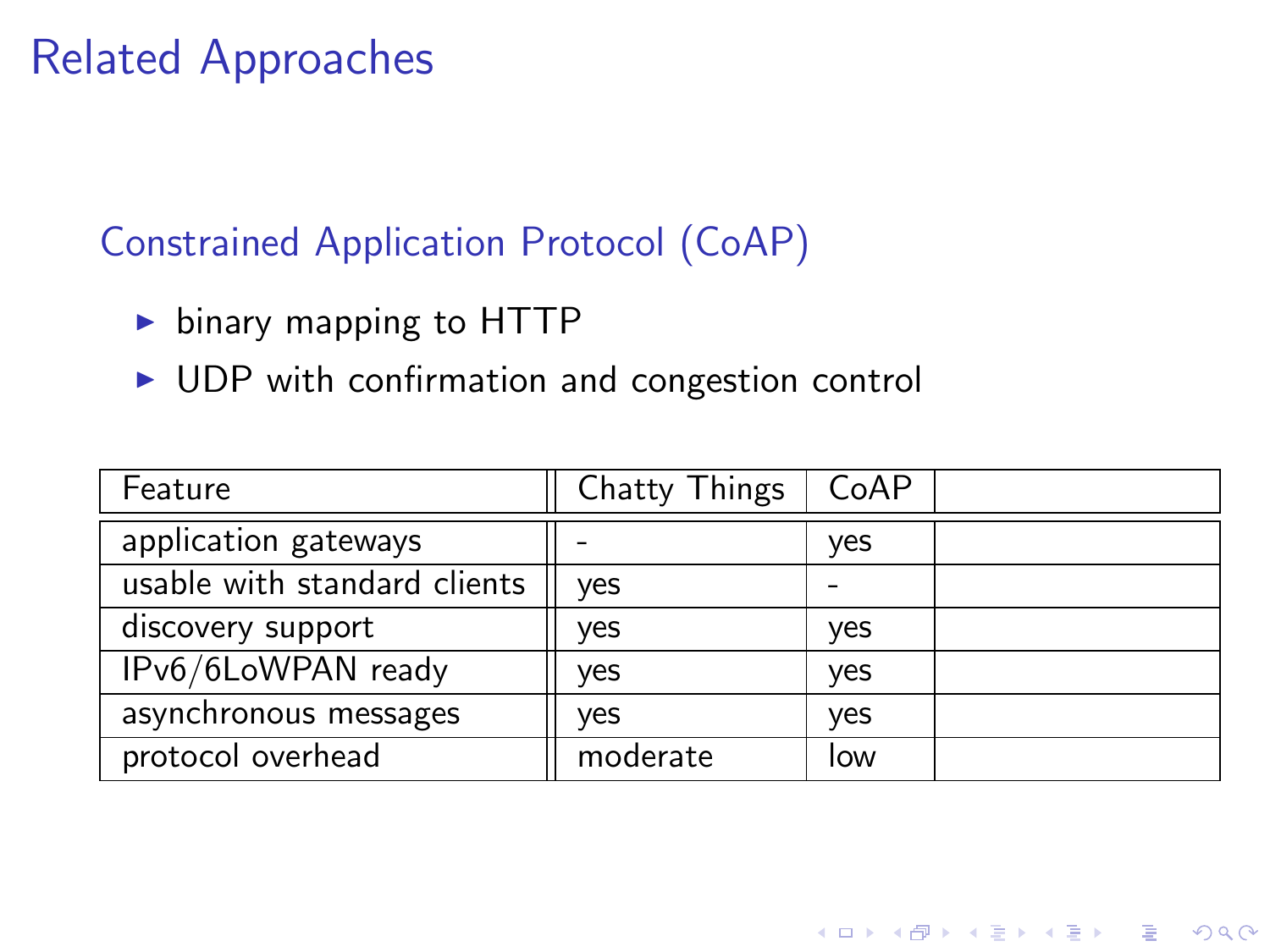#### MQ Telemetry Transport (MQTT)

- $\blacktriangleright$  binary, only 2-byte header
- $\triangleright$  focused on M2M communication

| Feature                      | Chatty Things | CoAP | MQTT |  |
|------------------------------|---------------|------|------|--|
| application gateways         |               | yes  | yes  |  |
| usable with standard clients | yes           |      |      |  |
| discovery support            | yes           | yes  |      |  |
| IPv6/6LoWPAN ready           | yes           | yes  |      |  |
| asynchronous messages        | ves           | yes  |      |  |
| protocol overhead            | moderate      | low  | low  |  |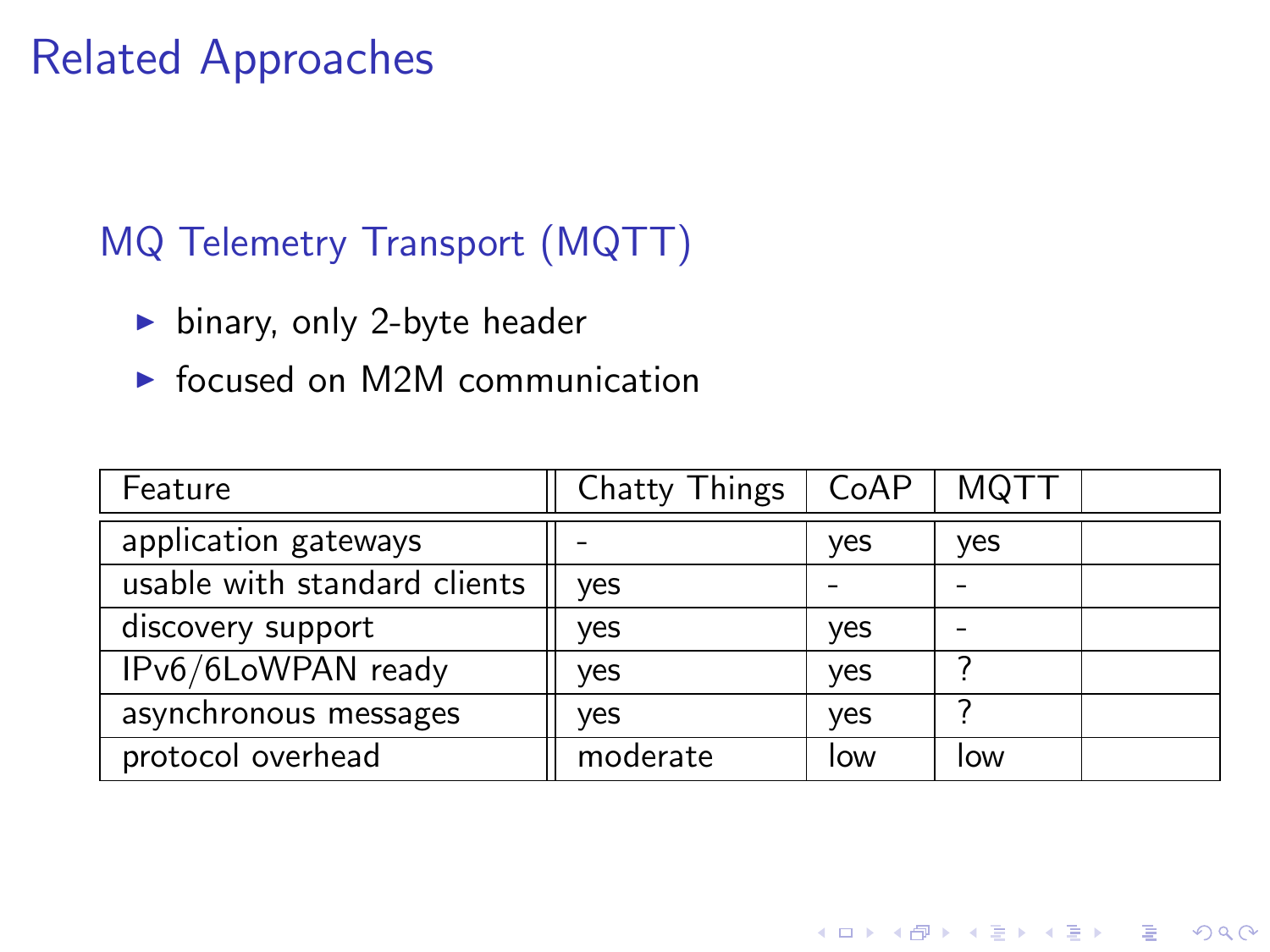#### Web Service for Devices (WS4D)

▶ SOAP (XML-based) over HTTP

| Feature                      | Chatty Things | CoAP | <b>MQTT</b> | WS4D    |
|------------------------------|---------------|------|-------------|---------|
| application gateways         |               | yes  | yes         |         |
| usable with standard clients | ves           |      |             | (yes)   |
| discovery support            | ves           | yes  |             | yes     |
| IPv6/6LoWPAN ready           | yes           | yes  |             | partial |
| asynchronous messages        | yes           | yes  |             |         |
| protocol overhead            | moderate      | low  | low         | high    |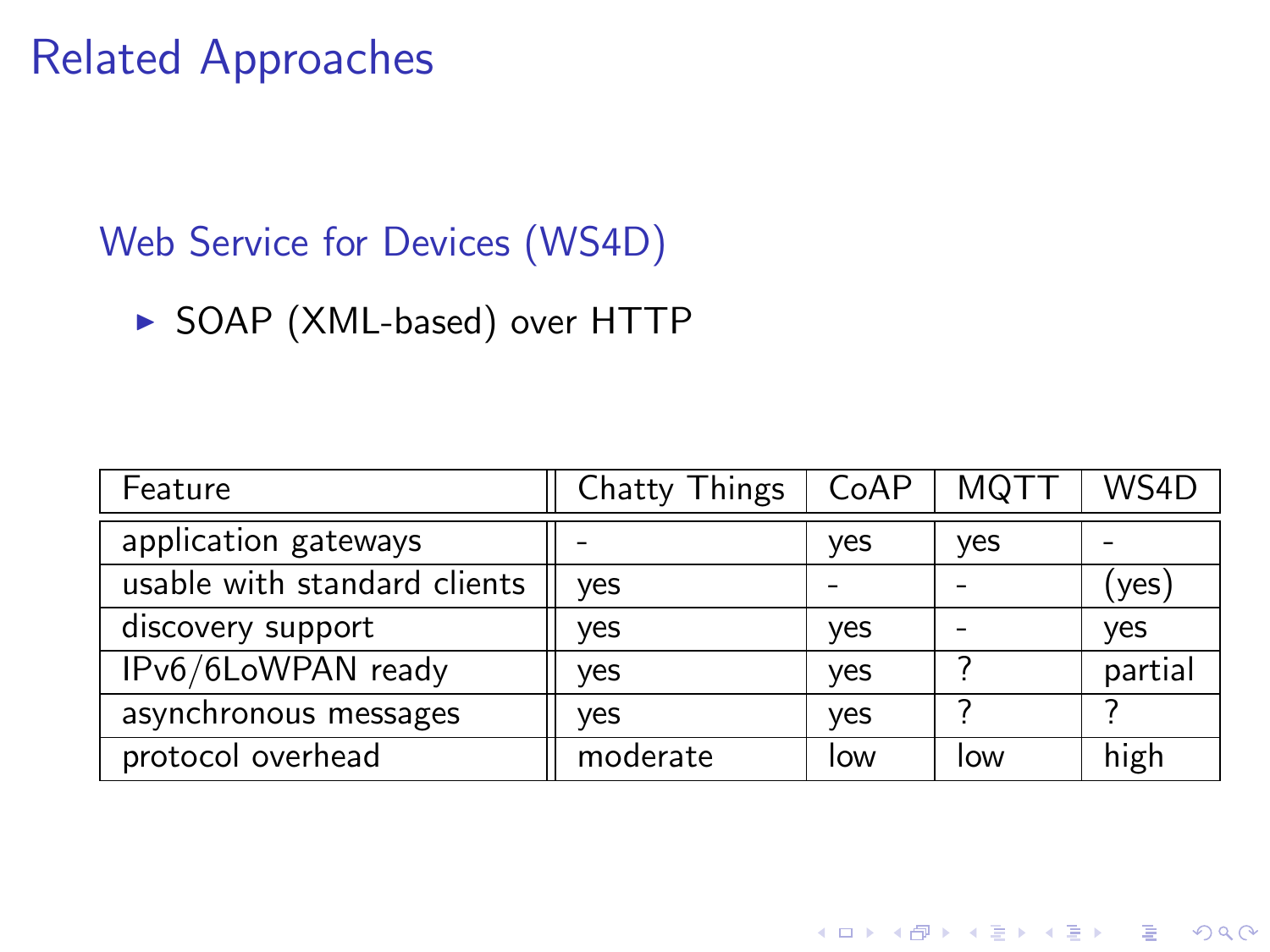### Conclusion

#### Advantages of Chatty Things

- $\blacktriangleright$  no need for central infrastructure
- $\triangleright$  self-configuration and auto-discovery
- $\triangleright$  interaction over standard chat clients
- $\triangleright$  protocol flexibility for enhancements

#### Disadvantages of Chatty Things

- $\triangleright$  XMPP introduces some complexity
- <span id="page-24-0"></span> $\triangleright$  topic filtering only possible with central server

**KORK ERKER ADE YOUR**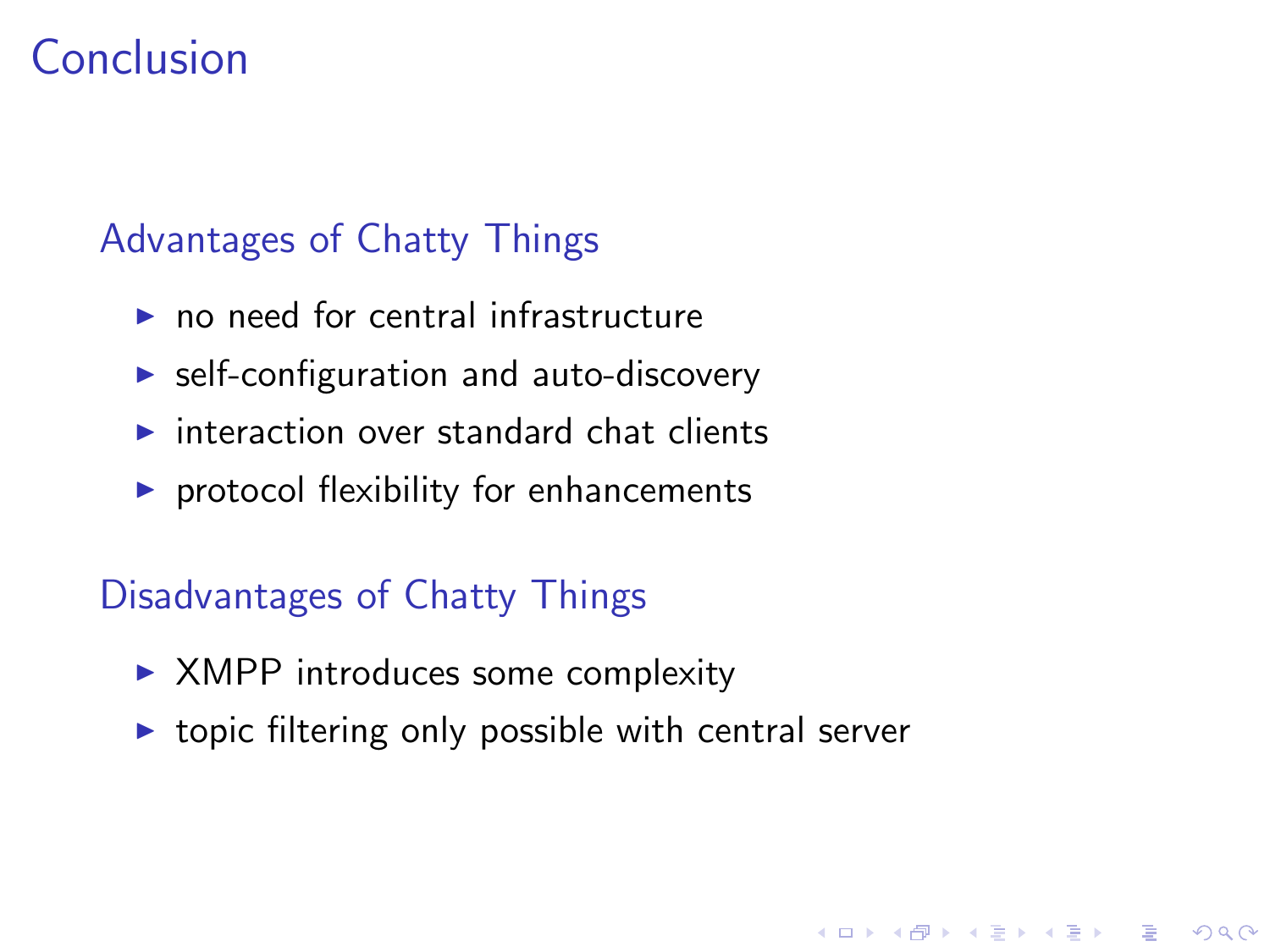## Questions?

#### **CC BY: <sup>C</sup>**

This presentation is licensed under the terms of the Creative Commons Attribution-ShareAlike 3.0 Unported license and builds on public domain icons from the Tango Desktop Project

K ロ ▶ K @ ▶ K 할 ▶ K 할 ▶ | 할 | © 9 Q @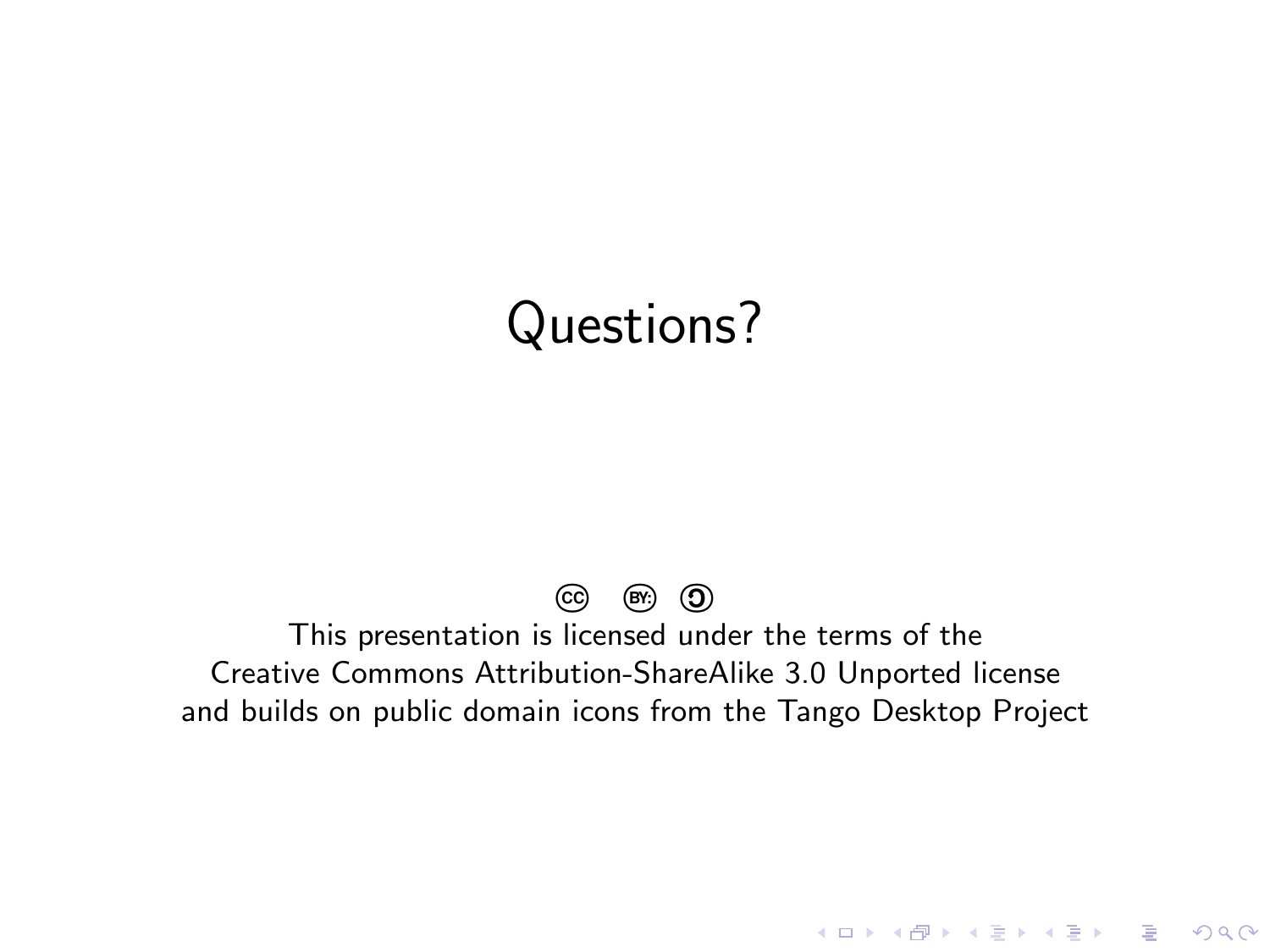### Example: Sensor Data